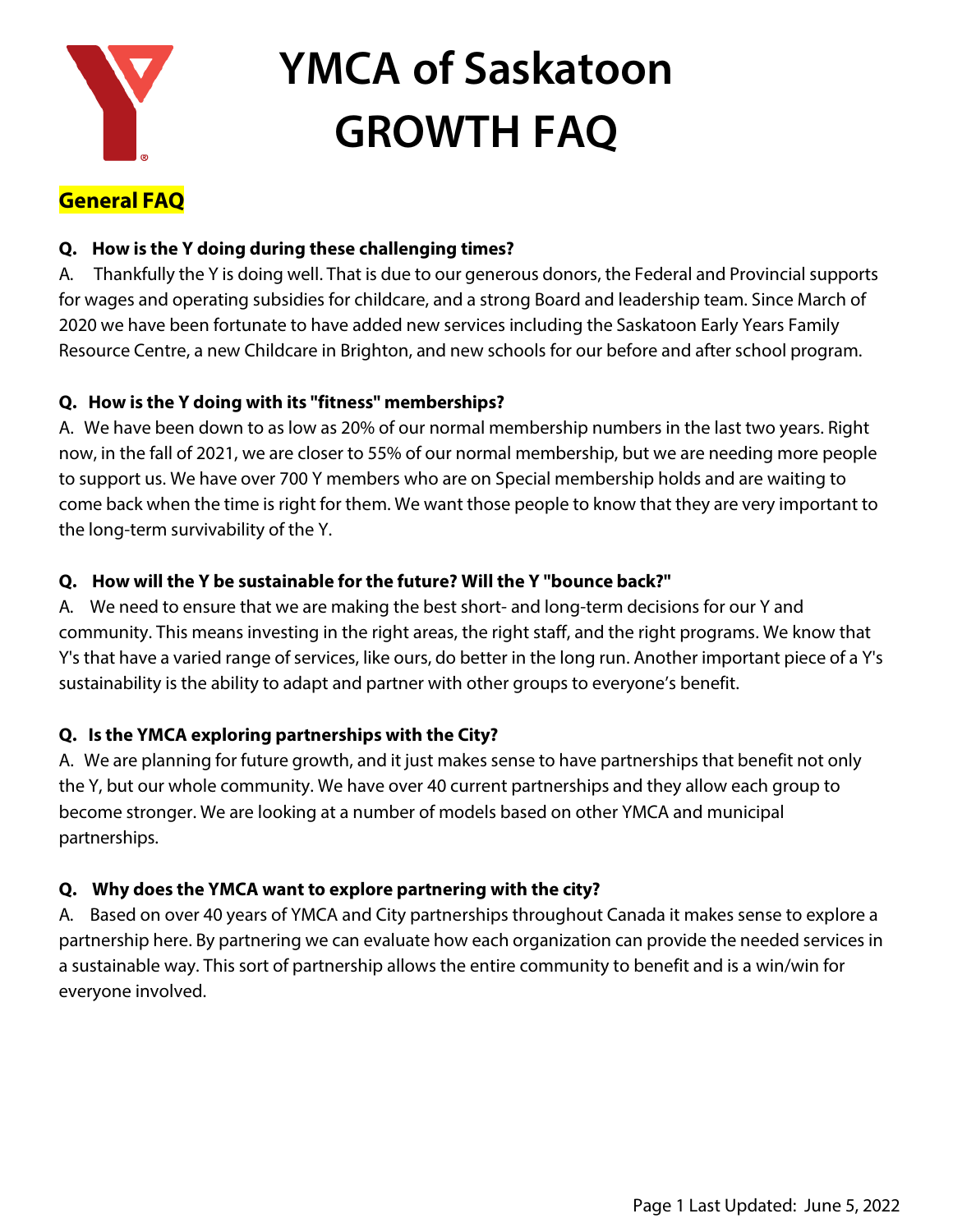

### **Q. What does the YMCA want out of the partnership? (What is the end goal?)**

A. Our end goal is to help more people lead healthy and active lives. The model we are pursuing to meet that goal is to have two locations for the YMCA of Saskatoon to offer health, fitness, and community programs. We know that Saskatoon is growing and needs change so we are actively looking into how to meet these needs in the Downtown and in the Brighton/Holmwood areas of Saskatoon

#### **Q. How will this impact me as a member/partner/community group?**

A. We want to ensure that existing members' voices will be heard and then be able to have access to even more services and programs for them and their families in the future. YMCA members are members of the wider community and we know that we can contribute to how many people live healthy lives, how they connect socially, and in making a difference in their community.

#### **Q. Why does my support matter?**

A. Your support matters because as a member or community partner this means these decisions directly affect you and how in the future you could use the YMCA. Your letters of support, your testimonials of what the Y means to you, and even the photographs you share make an impact to let our community know this is a place of learning, a place of exercise, and a place of community.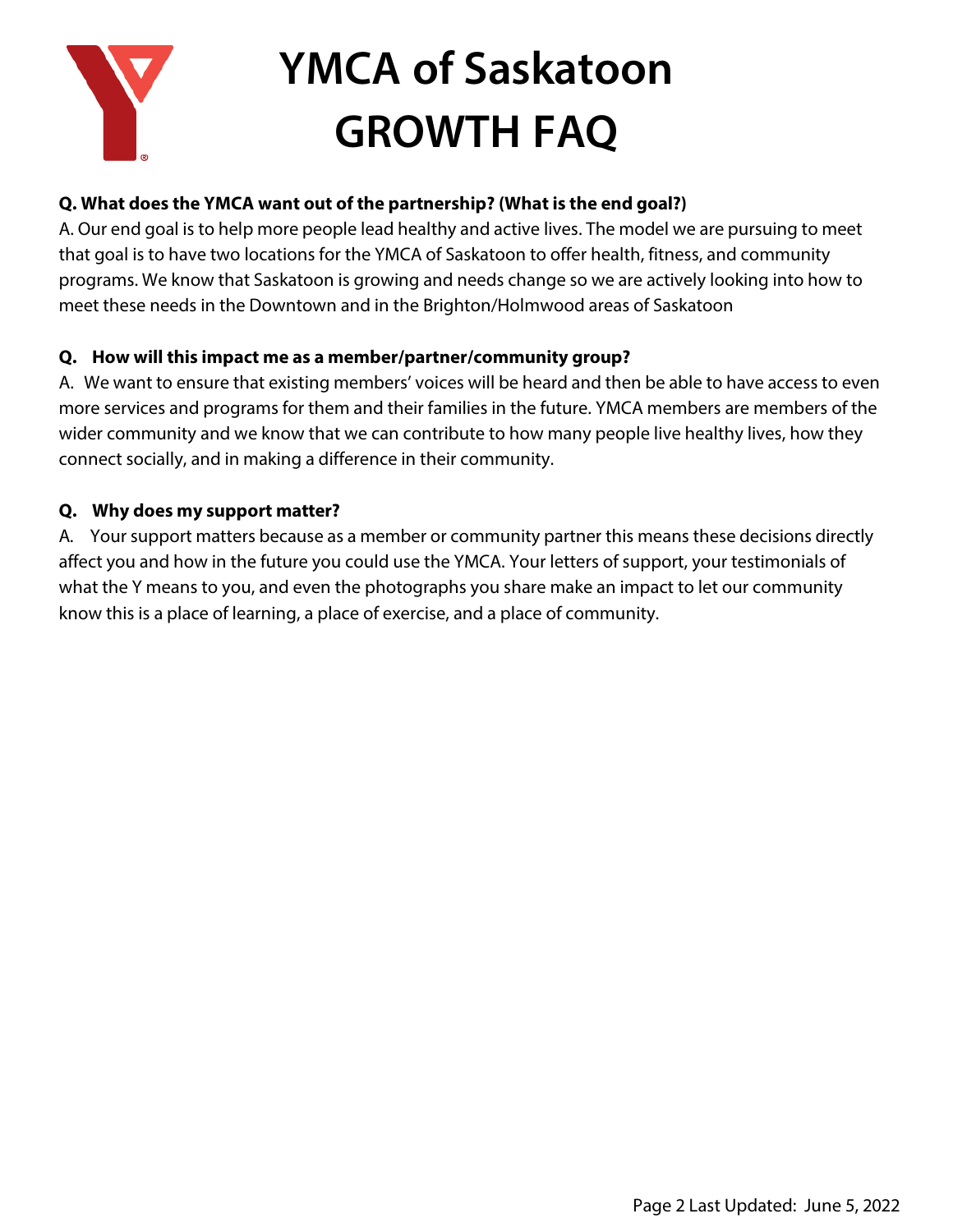

# **East (Brighton/Holmwood Project**

**Q. Will partner groups like Squash/Racquetball/Judo still have access to space if a second Y was built?** A. We definitely hope so. Right now, this is about including all our partner groups in genuine conversations about community needs and this is where your feedback on how the YMCA affects your ability to offer programs.

### **Q. How much will this cost us?**

A. We are still in the preliminary stages and costs have not been formalized. When we move to the next stages we will be providing an update to our membership.

## **Q. Which organization would be responsible for employing staff in a new centre located in Brighton/Holmwood?**

A. In the model that we are researching the YMCA would be responsible for the operation of a new centre in the East area. This new centre would result in additional positions and would not take any positions away from any YMCA or city staff person. The majority of our programs are delivered by paid staff and we recognize that the YMCA has greatly benefitted from the involvement of community volunteers to give the gift of their time and expertise in the delivery of some programs like adult fitness classes and martial arts classes.

In the last eight years, the YMCA has added over 120 jobs to Saskatoon and surrounding communities. These are a mix of part-time and full-time, entry-level, professional-level, and management level. The YMCA is committed to being a valued driven employer that reflects the diversity in our community.